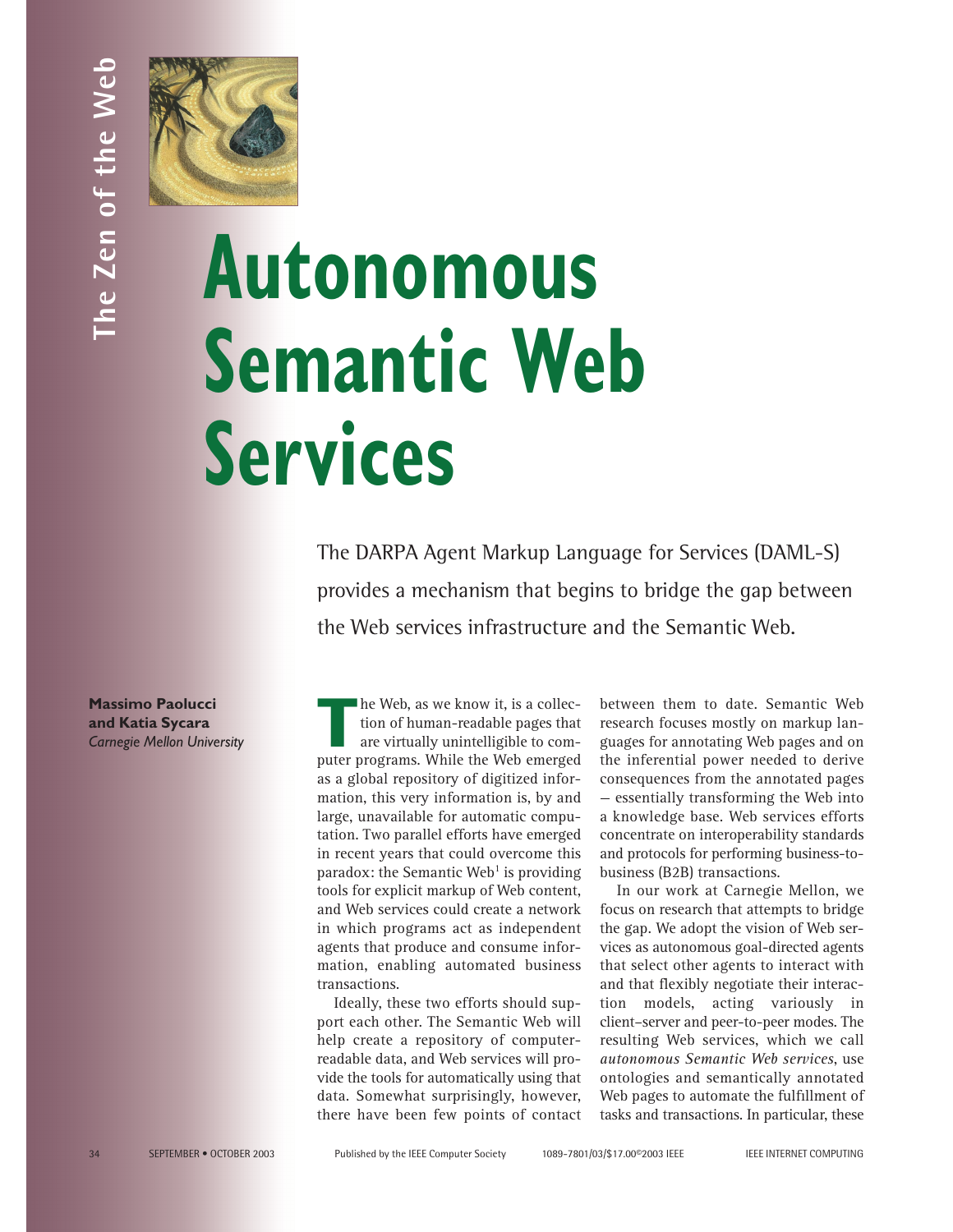# *Autonomous Semantic Web Services*

services use the Semantic Web to support capability-based discovery and interoperation at runtime.

A first step toward this vision is to develop formal languages and inference mechanisms for representing and reasoning with core Web service concepts. The DARPA Agent Markup Language for Services (DAML-S)<sup>2</sup> is the first attempt to define such a language. This article describes DAML-S and some example computational models that show how it can be viewed as the first step in bridging the gap between the Semantic Web and proposed industry standards for Web services.

# **The Semantic Web for Web Services**

One objective behind the Semantic Web is to provide languages for expressing the content of Web pages and making that information accessible to agents and computer programs. More precisely, the Semantic Web is based on a set of languages such as the Resource Description Framework (RDF), DAML+OIL, and the more recent Web Ontology Language (OWL), which can be used to annotate Web content. These languages have well-defined semantics and inferential procedures that let agents draw inferences from the languages' statements. Using the semantic markup for the US National Oceanic and Atmospheric Administration's page reporting Pittsburgh's weather conditions, for example, an agent could learn that the current condition is heavy snow. The agent might further learn from the Pittsburgh school board site's semantic markup that all schools are closed on days of heavy snow. Combining the two pieces of information, the agent could infer that Pittsburgh schools are closed today.

The Semantic Web's second element is a set of ontologies that provide conceptual models for interpreting the information provided. An ontology of weather might contain concepts such as temperature, snowy, cloudy, and sunny, for example, and relationships between the terms.

The Semantic Web vision is about transforming the Web into an Internet-wide knowledge-representation system in which ontologies provide the conceptual framework for interpreting the information provided by Web pages. To produce the types of inferences we've described, the Semantic Web requires computational processes and agents that can interpret semantic content and derive consequences from the information they collect.

The Semantic Web also supports a more distributed computational model in which a requester transacts with multiple Web services, solving prob-



*Figure 1. Web services infrastructure. The current infrastructure uses XML to describe multiple layers of abstraction from the transport mechanism. These include message description (SOAP), a mapping from messages to operations performed by the Web service (WSDL), abstract process representation (BPEL4WS and WSCI), and discovery (UDDI).*

lems through collaboration and negotiation. Within this scheme, ontologies not only define a shared conceptualization for interpreting semantic markup of Web sites, but also provide a shared vocabulary that lets services across the Web use the same terminology to interpret each other's messages.

Ultimately, the Semantic Web will provide the basic mechanisms for extracting information from Web pages and the basic knowledge that Web services will use in all transactions. In addition to knowledge, however, Web services need an infrastructure that facilitates reliable communication registries to locate other services, reputation services, guarantees of secure and private transactions, and so on. Such an infrastructure falls outside the current view of the Semantic Web's scope.

# **Current Web Services Infrastructure**

Researchers and developers have already proposed many definitions for Web services. Simply put, they are programs that interoperate on the Web. The success of e-commerce in the late '90s and the recent plethora of interoperability standards proposed for Web-based business transactions have generated significant interest in automating program interactions for B2B e-commerce. These efforts have created a vision of a Web of dynamically interoperating nodes rather than static pages. This is the vision that Web services try to realize.

#### **Basic Standards**

The Web services infrastructure will provide the basic standards that let Web services interact. The diagram in Figure 1 shows how some popular proposed standards could fit together. The unifying factor is XML, as shown by the left column,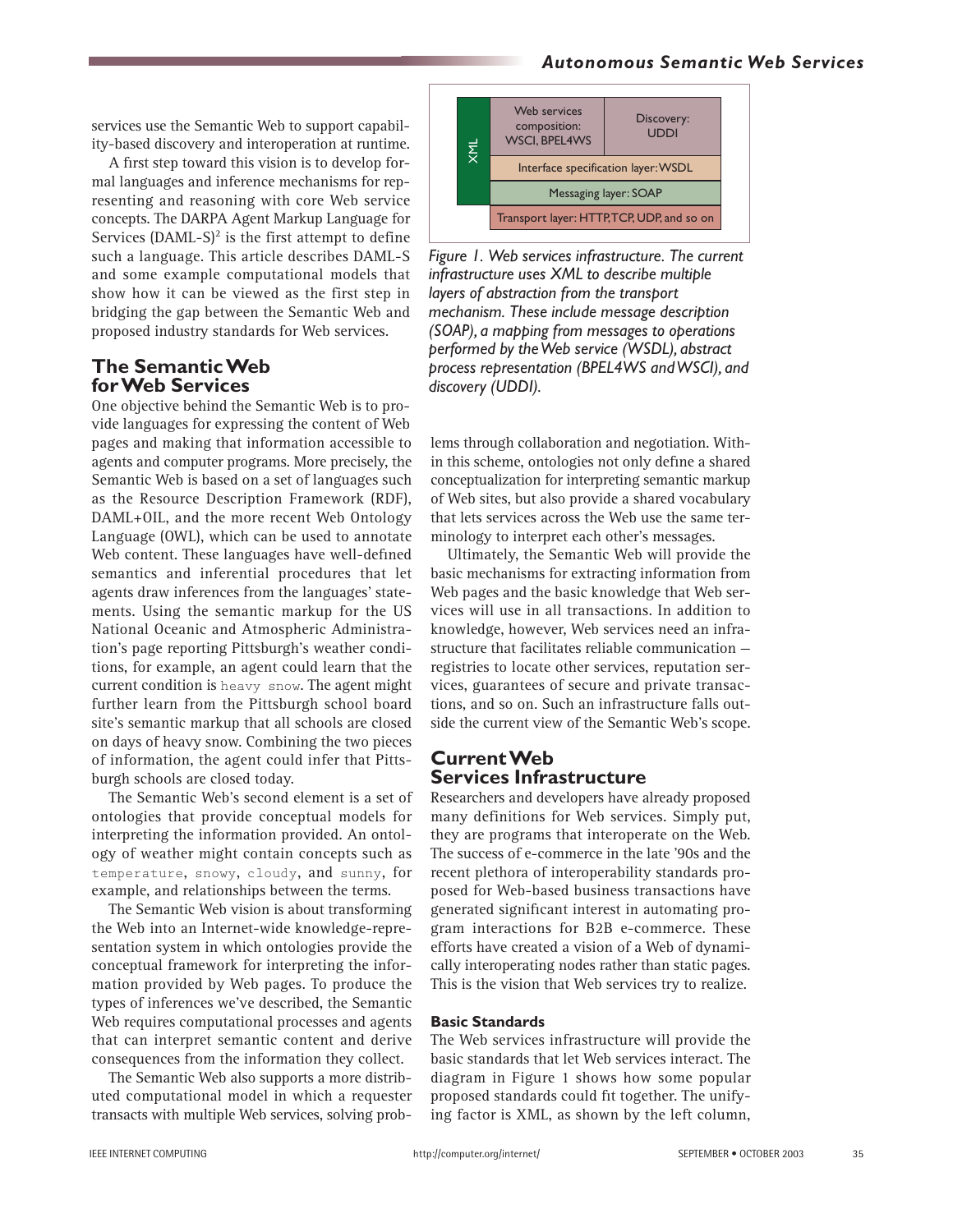# *The Zen of the Web*

#### <types> ... </types>

```
<message name="GetTradePriceInput">
 <part name="request"
       type="xsd:string"/>
\langle/message\rangle<message name="GetTradePriceOutput">
 <part name="response" 
       type="xsd:float"/>
</message>
<portType name="StockQuotePortType">
 <operation name="GetTradePrice">
  <input message="GetTradePriceInput"/>
  <outputmessage="GetTradePriceOutput"/>
 </operation>
</portType>
<binding> ... </binding>
<service> ... </service>
```
*Figure 2. Example WSDL description. This service performs the operation* GetTradePrice*, described by the input message* GetTradePriceInput *(string) and the output message* GetTradePriceOutput *(float). Much remains unknown, however, regarding the information to be encoded in the string and how to interpret the output float.*

> which cuts across all layers. The two most popular proposed standards are SOAP3 and the Web Services Description Language (WSDL).4 SOAP defines a format for passing messages between Web services, and WSDL describes each service's interface — how to contact it (through RPC or asynchronous messaging, for example) and how to serialize the information exchanged. SOAP and WSDL describe the atomic components of Web services' interaction. More recent proposed standards, such as the Web Service Choreography Interface (WSCI)**<sup>5</sup>** and Business Process Execution Language for Web Services (BPEL4WS),<sup>6</sup> provide mechanisms for describing how multiple Web Services can be assembled to participate in shared business processes.

> To facilitate service discovery, Web services registries are an important part of the Semantic Web infrastructure. The emerging standard for Web services registries — Universal Description, Discovery, and Integration (UDDI) — provides a set of publishing, browsing, and inquiry functionalities for extracting information from a given registry. Using UDDI registries, developers can find Web services that they want to use.

UDDI descriptions include a host of useful information, such as the Web service provider and the binding (including the transport protocol port) that lets a requester invoke the service. In addition, Web service descriptions in UDDI can refer to TModels — unbounded attribute sets that can be associated with Web services — which can represent any type of information about a given service. TModels can specify a Web service WSDL description's location, for example, or a Web service's classification within a taxonomy, such as the United Nations Standard Products and Services Code.

#### **Need for Autonomy**

One overarching characteristic of the Web services infrastructure is its lack of semantic information. It relies exclusively on XML for interoperation, but that guarantees only syntactic interoperability. Expressing message content in XML lets Web services parse each other's messages, but it does not facilitate semantic "understanding" of the messages' contents.

Consider the WSDL fragment in Figure 2, for example, which describes a stock-reporting Web service. The service performs only one operation, GetTradePrice, which requires one input, GetTradePriceInput (of type string), and produces an output GetTradePriceOutput (of type float). This description specifies the syntactic type for the data transferred, but not what data it expects. We do not know, for example, whether the Web service expects a company name or a ticker symbol as input; similarly, we do not know whether the output will be the latest quote, the stock's beta value, or the 12-week average.

Industry's current proposals for the Web services infrastructure require programmers to reach explicit agreement on both the way their Web services interact and the format of the messages they exchange. Programmers must hard-code these interactions, as well as the way the services should interpret the messages. Programmers are also responsible for modifying their Web services when something changes in the interaction patterns or when something breaks. Ultimately, the growing Web services infrastructure facilitates the specification of agreements between programmers, but the fact that it does not support automatic Web service reconfiguration creates an infrastructure that is inherently brittle, inflexible, and inevitably expensive to maintain.

To overcome this brittleness, we need to increase Web services' autonomy by letting them reconfig-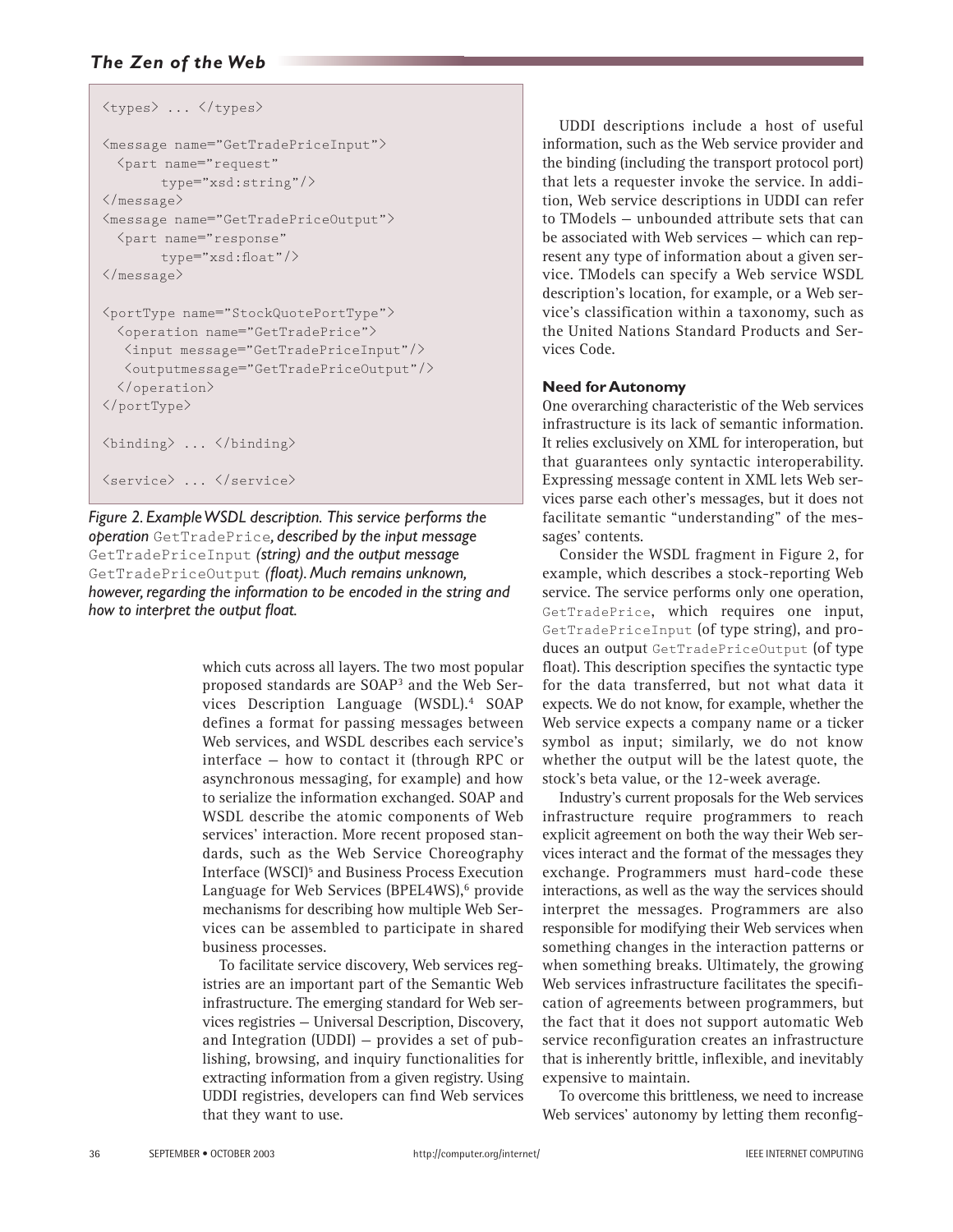# *Autonomous Semantic Web Services*

ure their interaction patterns. Any increase in autonomy will let Web services react to changes while minimizing programmers' direct intervention.

The lack of explicit semantics prevents Web services from acting autonomously by understanding each other's messages and what tasks each service performs. In addition, current Web service proposals fail to enable semantic representations of business relations, contracts, and business rules in a machine-understandable way. Enriching the Web services infrastructure with semantics will let Web services

- explicitly express and reason about business relations and rules;
- represent and reason about the task a Web service performs (selling books or verifying credit cards, for example), thus enabling automated service discovery based on explicit advertisements and descriptions of service functionality;
- represent and reason about message ordering;
- understand the meaning of exchanged messages;
- represent and reason about preconditions for using services and the effects of invoking them; and
- combine Web services to achieve more complex services.

The Semantic Web has the potential to provide the Web services infrastructure with the information it needs through formal languages and ontologies for reasoning about service descriptions, message content, business rules, and relationships between ontologies.

# **DAML-S**

As both a language and an ontology for describing Web services, DAML-S attempts to close the gap between the Semantic Web and Web services. As an ontology, it uses DAML+OIL-based constructs to define the concept of a Web service; as a language, DAML-S supports the description of specific Web services that users or other services can discover and invoke using standards such as WSDL and SOAP. DAML-S uses semantic annotations and ontologies to relate each Web service's description to a description of its operational domain. For example, a DAML-S description of a stock-reporting service might specify the data it reports, its delay versus the market, and the cost of using the service. The Web service's clients might use DAML+OIL to determine what kind of data the service reports, how to contact it, and so on.

Figure 3 shows DAML-S's structure and how it



*Figure 3. Web services architecture using DAML-S. DAML-S provides semantic composition and discovery layers and a grounding to map Web services descriptions to message-transport specifications.*

relates to other components of the Web services infrastructure. A DAML-S Web service is specified by four descriptions:

- the service profile,
- the process model,
- the service grounding, and
- a DAML-S service description that connects the other three.

Furthermore, DAML-S supports the use of WSDL to specify Web service interfaces, SOAP to describe the messaging layer, and some transport protocol to connect two Web services. At the messaging and transport levels, DAML-S is thus consistent with the rest of the proposed Web services standards.

The *service profile* provides a high-level view of a given Web service. It is the DAML-S analog to the Web service representation that UDDI provides in the Web services infrastructure, although the two have some sharp differences as well as similarities. Some information, such as a Web service's provider, is present in both descriptions, but the service profile supports properties such as the representation of capabilities — the tasks the service performs — that UDDI does not support. On the other hand, UDDI describes the ports the Web service uses, whereas DAML-S relegates this information to other modules of the description, such as the grounding (described below).

The *process model* specifies the tasks a Web service performs, the order in which it performs them, and the consequences of each. A client can use the process model to derive the service's choreography, or message-exchange pattern, by figuring out what inputs it expects, when it expects them, what outputs it reports, and when. The process model's role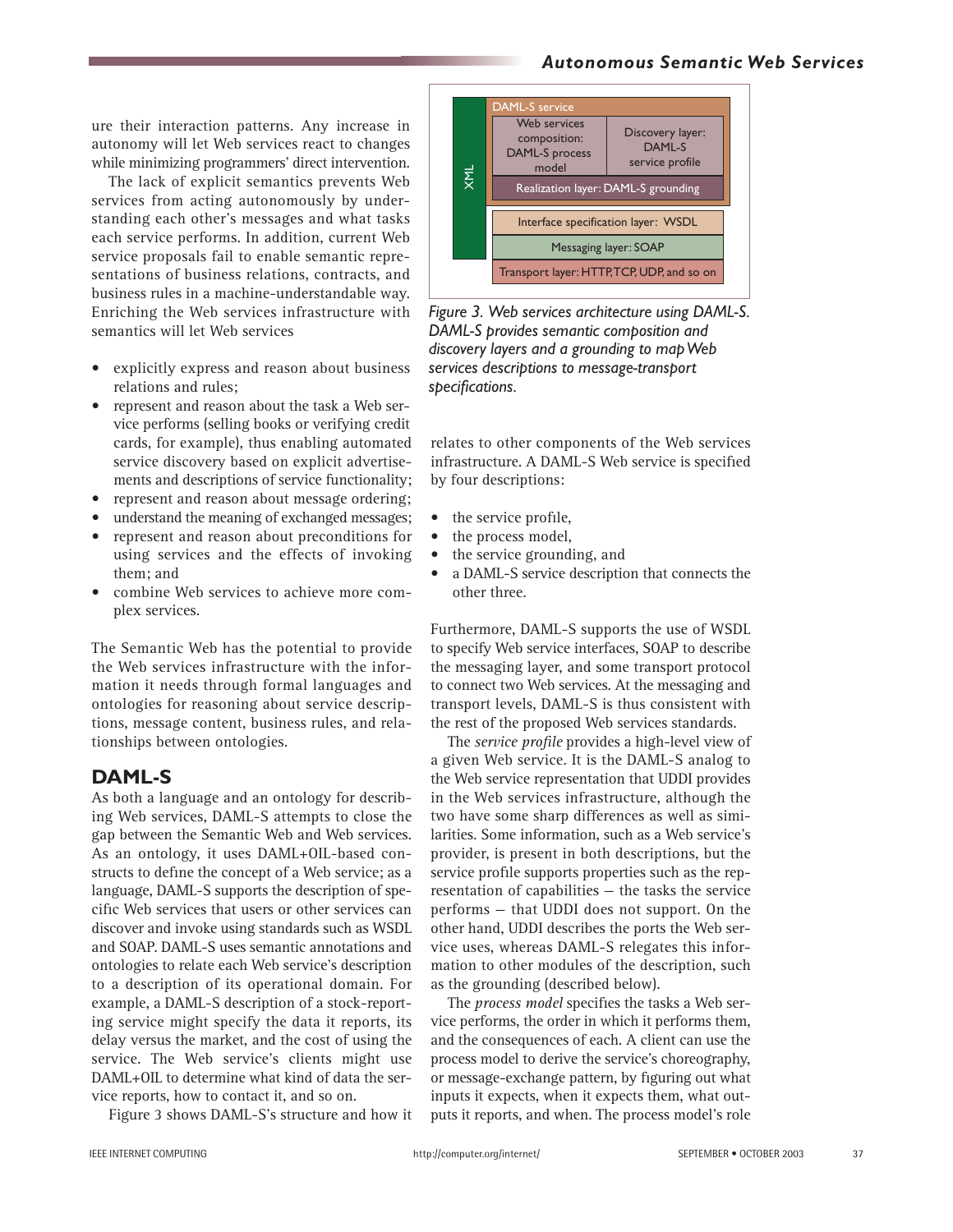Now that we have a theoretical framework that relates DAML-S, the Semantic Web, and the Web services infrastructure, we need a computational model that transforms theory into concrete Semantic Web services. We have implemented tools for Semantic Web service discovery and invocation making use of DAML-S and complementing current Web services systems. Here we

#### **DAML-S-Enabled Service Discovery**

The DAML-S service profile relies on ontologies

describe the DAML-S/UDDI Matchmaker and the architecture of a DAML-S-empowered Web service. to specify what type of information the Web service reports and what effects its execution produces. At discovery time, a Web service generates a request that contains a profile for the ideal service it wants to interact with. The discovery process selects a Web service provider's profile that matches the request.

Although DAML-S profiles and UDDI Web-service descriptions contain different information, they share the goal of facilitating Web-service discovery. The combination could thus provide rich representations for Web services.<sup>7</sup> Using UDDI's TModels to encode DAML-S capability descriptions, we can reconcile the differences between the two. Once we have the capabilities encoded, we can add a new module to UDDI: the *matching engine* performs inferences based on DAML+OIL logics and effectively adds capability matches to UDDI.8 The result is the DAML-S/UDDI Matchmaker for Web services, shown in Figure 4.

The Matchmaker receives Web-service advertisements, information inquiries, and requests for capabilities through the *communication module*, which implements a simple inquiry-and-publish API. The communication module then sends the advertisements and inquiries to UDDI through the *DAML-S/UDDI translator*, which transforms DAML-S encoded advertisements into UDDI format. The communication module directs requests for capabilities to the DAML-S matching engine, which selects those Web services whose advertised capabilities match the request. The matching is complicated by the fact that providers and requesters have different views on Web-service functionality. Thus, the matching engine can't base the selection on strings or keywords. Rather, it must match semantic descriptions of capabilities to access the deeper meaning of the advertisements and requests.

Consider, for example, a service provider advertising that it sells pet food, and a requester looking to buy dog food. A UDDI-style registry would be unable to match the request because keyword matching is not powerful enough to identify the relationship between pet food and dog food. Instead, DAML-S profiles let service providers express concepts that are explicitly related via ontologies. In this case, the provider could specify that dog is a type of pet, and the DAML-S matching engine could recognize a semantic match between the request and the advertisement.

The DAML-S matching algorithm accommodates the differences between an advertisement and a request by producing flexible matches — recognizing degrees of similarity — on the basis of

**Communication** module DAML-S/UDDI translator DAML-S matching engine UDDI registry Web-based DAML ontologies

*The Zen of the Web*

DAML-S/UDDI Matchmaker

*Figure 4. DAML-S/UDDI Matchmaker architecture. Web services advertise or request through the communication module using DAML-S. Advertisements are stored in the UDDI registry, and requests are sent to the DAML-S matching engine.*

is similar to emerging standards such as BPEL4WS and WSCI, but focuses more on the effects of executing a service's different components.

The *service grounding* binds the abstract description of a Web service's information exchanges defined in terms of inputs and outputs in the process model — with an explicit WSDL operation, and through WSDL to SOAP messages and transportlayer information.

DAML-S's reliance on DAML+OIL, as well as WSDL and SOAP, shows how proposed Web services standards can be enriched with semantic information. DAML-S adds formal content representations and reasoning about interactions and capabilities to Web service specifications. Therefore, DAML-Senabled Web services use UDDI, WSDL, and SOAP to discover other services and interact with them, and they use DAML-S to integrate these interactions in their own problem solving.

# **Managing Web Services with DAML-S**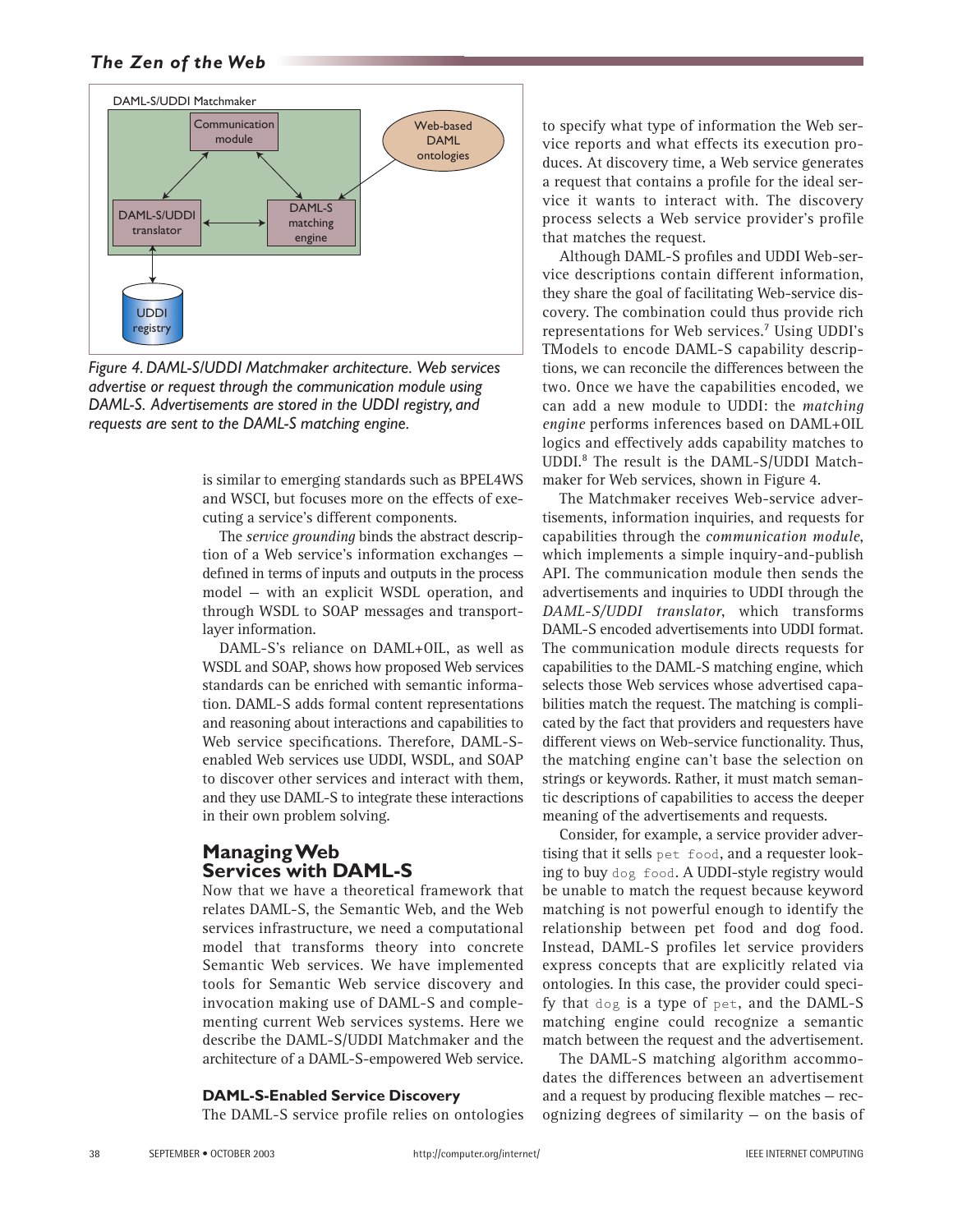available ontologies. Basically, the matching engine attempts to verify whether the requested outputs are a subset of those generated by the advertisement, and whether the advertisement's inputs subsume those of the request. When these conditions are satisfied, the advertised service generates the outputs that the requester expects and the requester can provide all the inputs the Web service expects. The degree of satisfaction between these two rules determines the degree of match between provider and requester.

Figure 5 shows the internal architecture of the DAML-S matching engine, which establishes the degree of match between requests and advertisements. It relies on two data stores: the *advertisement database* stores the Web services' capabilities, and the *ontologies database* stores ontologies that have been downloaded from the Web*.* The matching engine draws advertisements from the advertisement database and uses a *DAML+OIL reasoner* to verify the relationship between concepts in the ontologies database.

The DAML-S/UDDI Matchmaker's architecture combines the two approaches: it uses UDDI to store advertisements and retrieve information about Web services, and it exploits DAML-S to represent and match capabilities.

# **Using DAML-S to Manage Interactions**

The discovery process produces the Web services that provide a given capability. The next problem is to invoke those Web Services to solve a problem or answer a question. Semantic Web services can use the DAML-S process model and grounding to manage their interactions with other Web services. The diagram in Figure 6 shows a DAML-S-based Web service's architecture. The architecture's core is represented by the three components in the center column:

- the Web service invocation,
- the DAML parser, and
- the DAML-S virtual machine (VM).

The *Web service invocation* module is responsible for contacting other services and receiving messages from them. Such transactions might be based on SOAP messaging, HTTP, or any other mode of communication described by the service provider's WSDL specification.

Upon receiving a message, the Web service invocation module extracts the payload and sends it to the *DAML parser*, which downloads DAML+OIL ontologies and DAML-S descriptions



*Figure 5. DAML-S matching-engine architecture. The matching process uses advertisements received by the registry and a DAML reasoner to locate which advertisements match the given request.*



*Figure 6. DAML-S-based Web service. The service uses the information on the left to interact with other Web services. The functionalities in the three center modules control the interaction, and the service module on the right is the service's main body.*

of other services from the Internet. The parser then transforms fragments of the ontologies into predicates that the DAML inference engine can use.

The *DAML-S VM* is the center of our implementation. It uses the ontologies and DAML-S specifications passed to it by the parser and invocation module to make sense of the messages it receives, and to decide what kind of information to send next. The VM uses a set of rules that implement the semantics of the DAML-S process model and grounding. It uses the grounding to transform the abstract information exchanges described by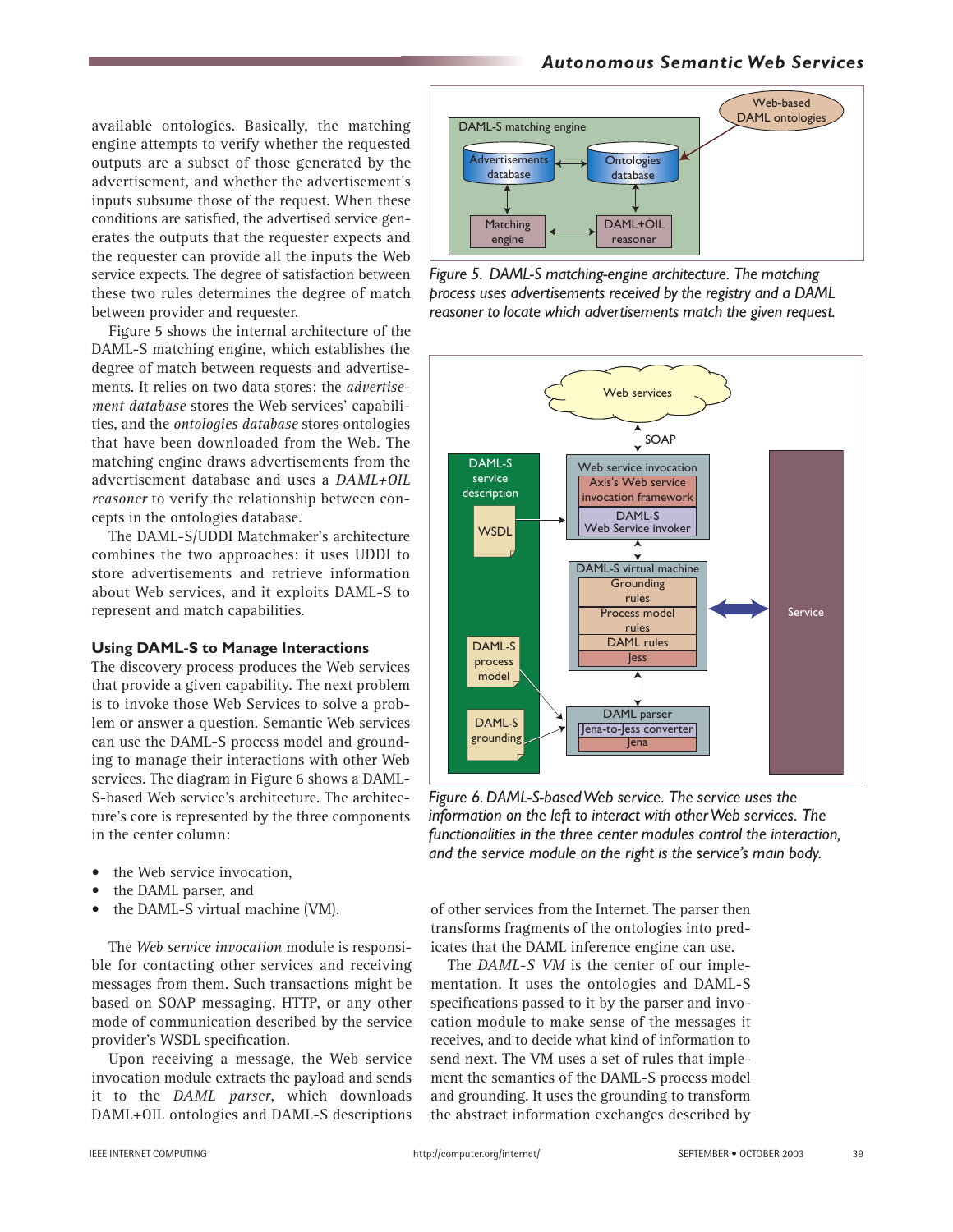

*Figure 7. Test application architecture. The calendar agent uses the DAML-PI meeting Web service and the user's MS Outlook calendar to organize a trip.*

the process model into concrete message content that it passes to the Web service invocation module, which generates the actual response messages and sends them to other Web services.

The right-hand column in Figure 6 shows the Web service's main body: the service module. In a financial consulting Web service, this module might contain software that performs financial calculations or suggests stocks to buy. In the figure, it is displayed as a "black box" because DAML-S does not make any explicit assumptions about the service. Rather, the goal is to facilitate autonomous interaction between Web services.

The service module is responsible for many of the decisions that the Web service makes while using DAML-S. For example, a financial-consulting Web service might need to interact with a stock-quote service or financial-news services, sending them requests and information. It would then use the information it received to solve some problem. The service also decides what to subcontract to other Web services, and which potential providers' capability descriptions to submit to the DAML-S/UDDI Matchmaker.

# **Test Application**

We tested our architecture by developing a set of Web services that collaborate to organize a trip to a meeting of the DAML Principal Investigators. Figure 7 shows the resulting system's organization.

In our scenario, the user asks the Retsina calendar agent<sup>9</sup> to make travel arrangements to the meeting. The calendar agent contacts the DAML-

PI meeting Web service to learn the meeting's dates and location. It then uses MS Outlook to verify that there are no schedule conflicts for the user. Finally, the agent books flight, car, and hotel from different Web services using their DAML-S descriptions.

In this application, the calendar agent is the service module, as shown in the generic DAML-S Web service in Figure 6. We expanded the Retsina agent's functionalities by adding a planning component based on HITaP,10 a hierarchical planner that interleaves planning and execution. During the planning phase, the calendar agent attempts to construct a plan that satisfies the goal of bringing the user to the meeting. When it cannot satisfy one of the preconditions, the calendar agent first queries the DAML-S/UDDI Matchmaker to find a Web service that can fulfill it, and then queries the agent located. The calendar agent then downloads the DAML-S Web service's description and executes the process model using the DAML-S VM. Finally, it extracts the information contained in the messages exchanged with the Web services and constructs a travel schedule, which it saves in the user's Outlook calendar.

# **Conclusion**

DAML-S is not just an academic concept. We can use it to automatically control interactions between Web services, thus leading the way toward autonomous Semantic Web services. The work presented here shows the need for widespread ontologies to provide an inference framework that lets Web services resolve discrepancies and mismatches between the knowledge they're using.

By lowering the boundaries for automatic interoperation, ontology-based languages for describing Web services have enormous potential for business on the Web. Ontology-based languages let Web services adapt to changes in message content or interaction protocol. As our prototype application shows, they also provide the basis for creating on-demand services.

DAML-S provides a first step toward achieving this goal, but a lot of work remains to be done. It is unclear whether DAML-S provides all the information that is needed to represent Web services, for example. More importantly, it is also unclear how to fill the gap between DAML-S and the current Web services infrastructure. Some work in this direction has been done — the DAML-S grounding and the mapping from DAML-S to UDDI, for example — but we do not yet know whether there is a "low hanging fruit" that could provide great and